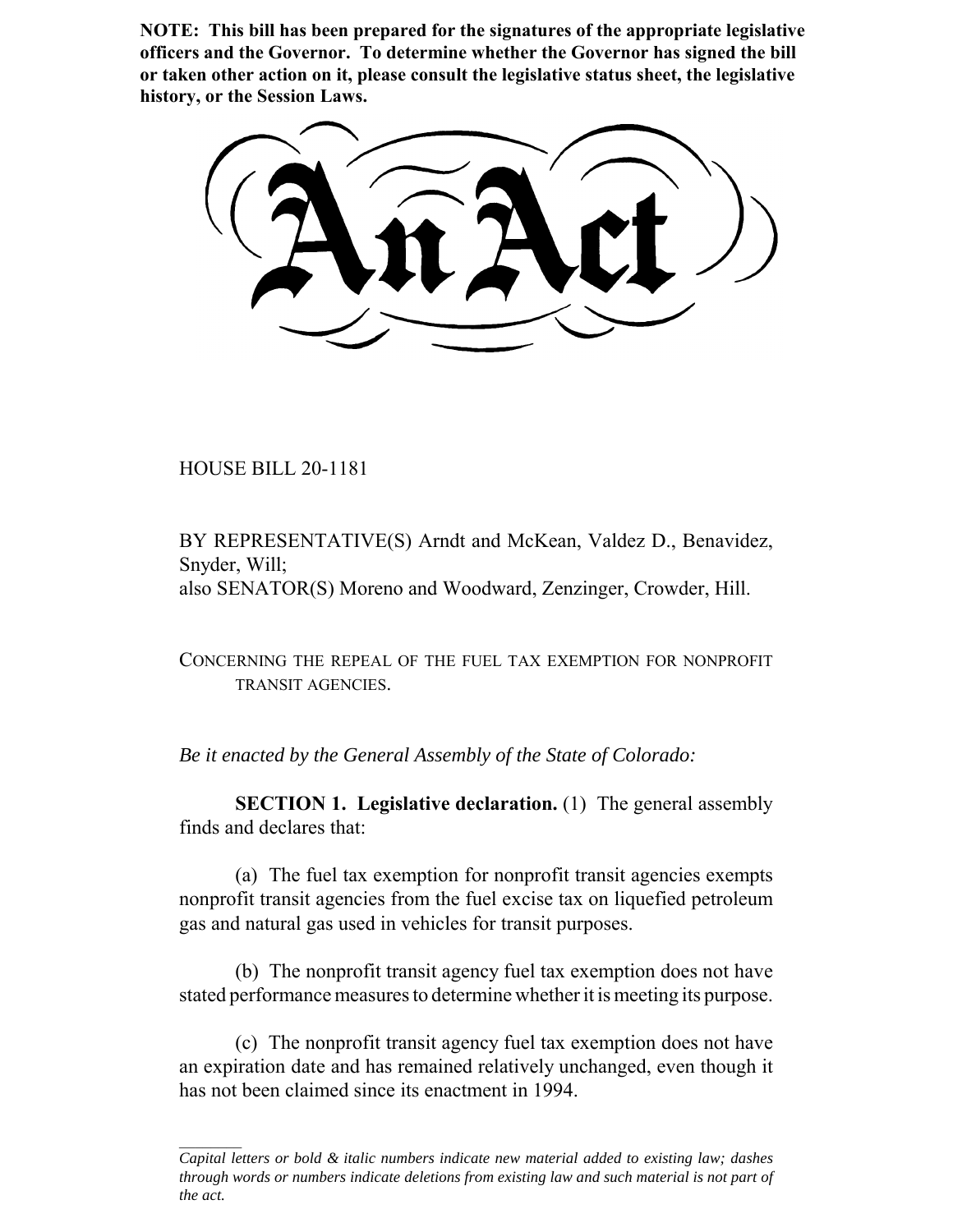(d) The nonprofit transit agency fuel tax exemption not only has not been claimed since its enactment, but only vehicles using liquefied petroleum gas and natural gas are eligible for the exemption.

(e) There are no transit vehicles in the United States that use liquefied petroleum gas.

(f) Only 15% of transit vehicles in the United States use natural gas or natural gas blends.

(2) Therefore, it is the intent of the general assembly to simplify the administration of taxes for the state of Colorado by repealing tax expenditures that have no evaluative component, no expiration date, and that are unclaimed.

**SECTION 2.** In Colorado Revised Statutes, 39-27-102.5, **repeal** (7) as follows:

**39-27-102.5. Exemptions on tax imposed - ex-tax purchases.** (7) Motor vehicles that are owned or operated by a nonprofit transit agency that receives public funds and that are used exclusively in performing the agency's nonprofit functions and activities shall be exempt from the special fuel tax imposed by section 39-27-102  $(1)(a)$  upon liquefied petroleum gas and natural gas. A person who purchases special fuel for the purposes set forth in this subsection (7) may, in accordance with section 39-27-103, apply to the department of revenue for a refund of the excise tax paid thereon.

**SECTION 3. Act subject to petition - effective date.** This act takes effect at 12:01 a.m. on the day following the expiration of the ninety-day period after final adjournment of the general assembly (August 5, 2020, if adjournment sine die is on May 6, 2020); except that, if a referendum petition is filed pursuant to section 1 (3) of article V of the state constitution against this act or an item, section, or part of this act within such period, then the act, item, section, or part will not take effect unless